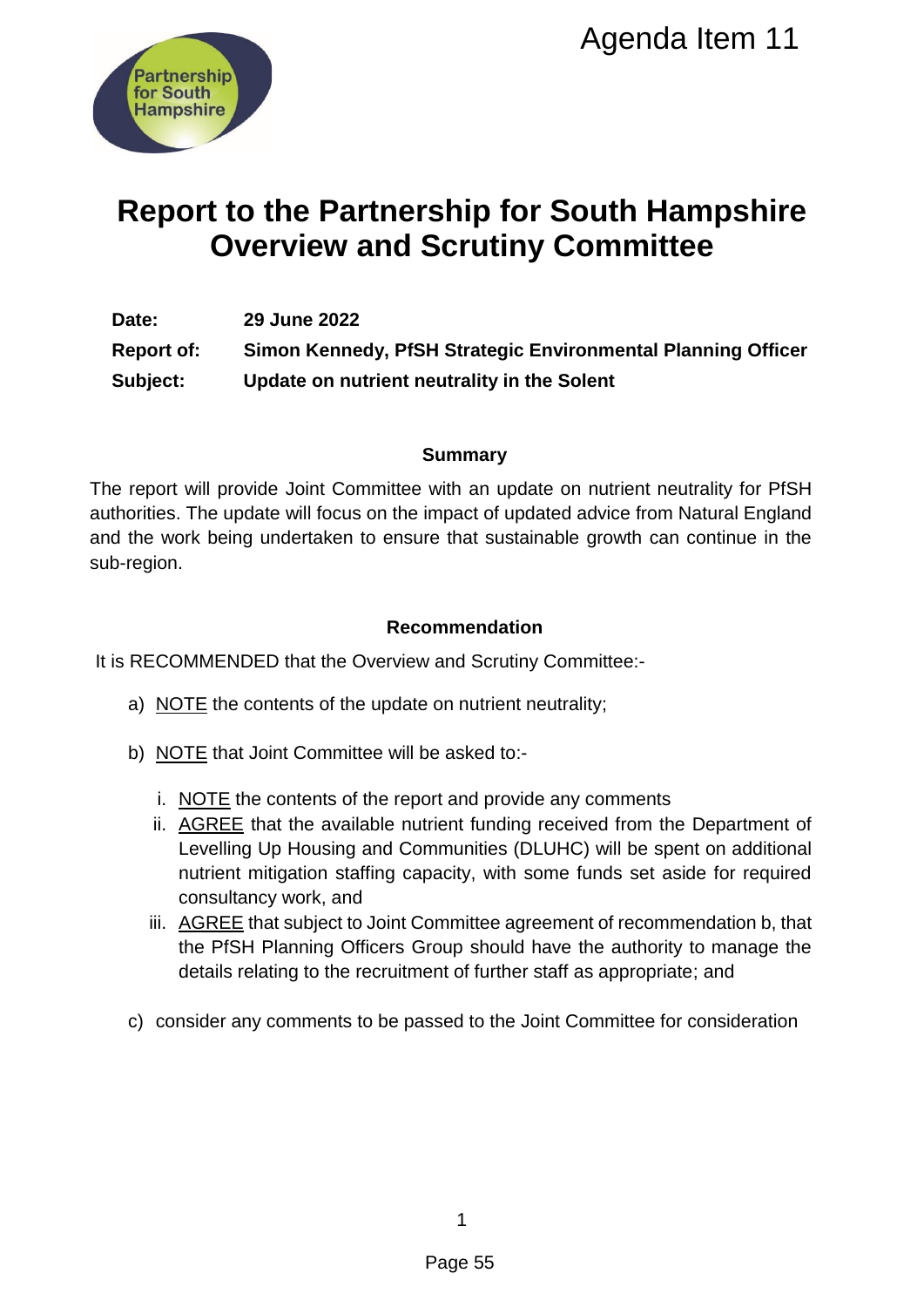### **1. New National Guidance for Nutrient Neutrality**

- 1.1 In March of this year, Natural England released updated guidance to local planning authorities with existing advice on nutrient neutrality. At the same time Natural England also released new advice to circa 42 other local planning authorities around the country advising, for the first time, that nutrient neutrality would be required for new development in their respective areas.
- 1.2 Table 1 shows the PfSH authorities impacted by revised guidance on existing advice. Table 2 shows the PfSH authorities impacted by new advice related specifically to phosphate neutrality in the River Itchen catchment.

Table 1 - PfSH Local Planning Authorities Impacted by updated advice from Natural England (All Authorities)

| <b>East Hampshire</b> | <b>Havant</b> |
|-----------------------|---------------|
| Portsmouth            | Gosport       |
| Fareham               | Eastleigh     |
| Winchester            | Southampton   |
| <b>Test Valley</b>    | New Forest    |
| <b>New Forest DC</b>  |               |

Table 2 - PfSH Local Planning Authorities Impacted by New Advice on Phosphate Neutrality for the River Itchen

| Winchester         | Eastleigh             |
|--------------------|-----------------------|
| Test Valley (part) | East Hampshire (part) |

### **2. Impact on PfSH Authorities from Updated Guidance on Nitrogen Neutrality**

- 2.1 All PfSH authorities have been impacted by the release of updated guidance from Natural England. The guidance was accompanied by a 'nutrient calculator' - the means by which local authorities, developers and members of the public are able to work out how much nitrogen must be off-set, on any given development, by way of the purchase of nutrient credits or other method of mitigation. Unfortunately, the initial version of the nutrient calculator, issued with the updated guidance in March, was retracted due to errors in some of its calculations. This resulted in a short period where local planning authorities were unable to rely on either the old or the updated guidance. There was subsequently a short period when no new permissions could be granted across the PfSH sub-region.
- 2.2The calculator has now been updated, and for those authorities not listed in table 2, local authorities are able to resume issuing permissions. Due to the changes in guidance, the remaining credits in the strategic mitigation (land use change) sites need to be recalculated. In the case of strategic mitigation sites, subject to further checks on the new calculations, it is likely that an increased supply of available credits will be able to be offered. However, as a result of the new calculator, in most cases a higher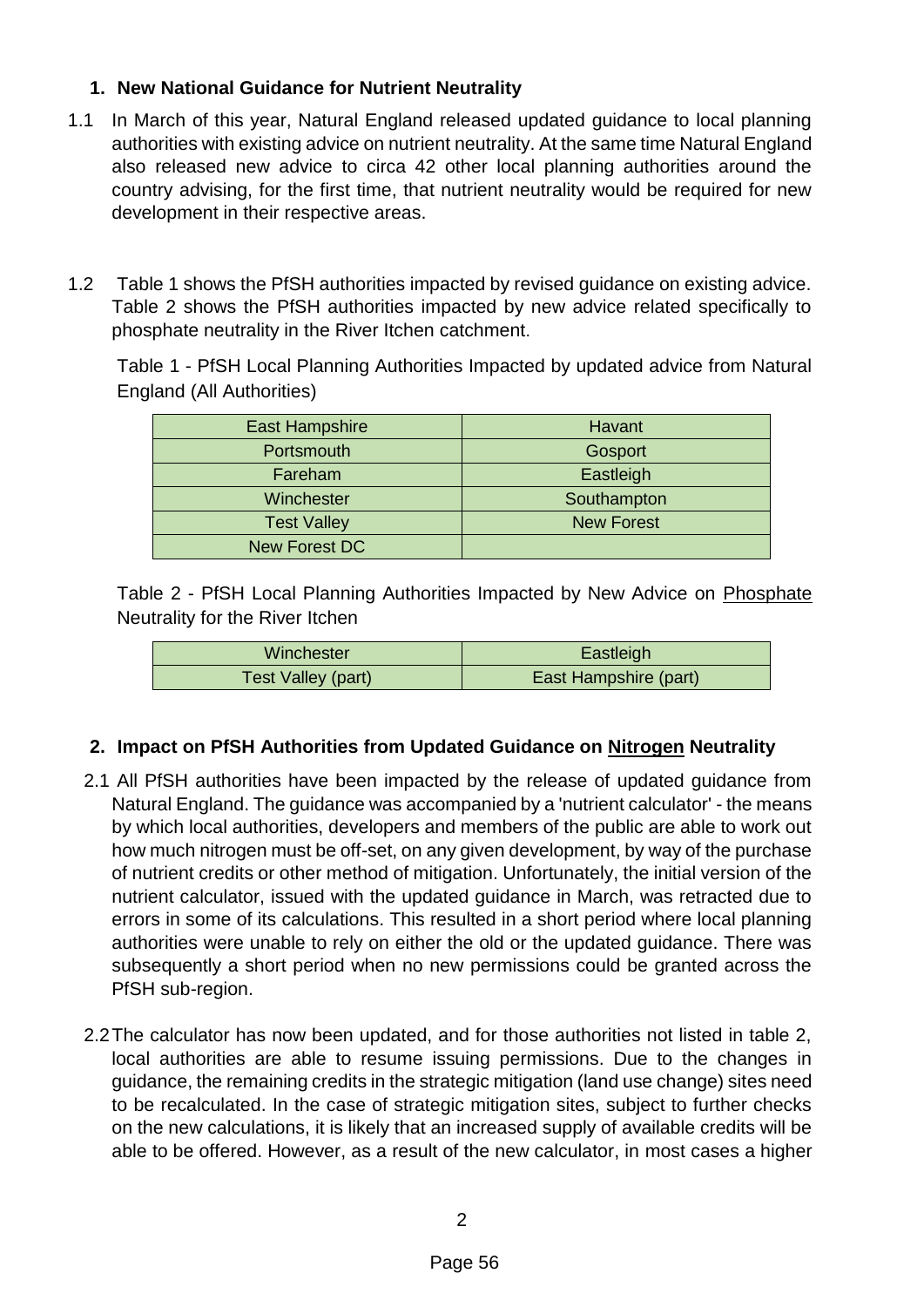provision of nutrient credits will be required of developers to offset any given development.

2.3 In the short term, for those authorities not listed in table 2, the revised guidance is unlikely to have a substantial impact on sustainable growth. In the medium and longer term, substantive work is required to assess the impact on supply and demand. This work is currently being undertaken by the PfSH Strategic Environmental Planning Officer and will be presented at the next scheduled PfSH Joint Committee Meeting.

### **3. Impact on PfSH Authorities from New Guidance on Phosphate Neutrality**

- 3.3For those authorities in the Itchen catchment receiving new advice on phosphate neutrality (see table 2), Natural England have released a phosphate calculator to assist in assessing the required level of mitigation. However, due to the nature of phosphate mitigation options, and the lack of forewarning with regard to a requirement for phosphate neutrality, it is anticipated that it will take a minimum of 18 months to develop appropriate mitigation for sustainable development to continue in the Itchen catchment.
- 3.4Although PfSH planning officers have a good understanding of how phosphate mitigation could be provided, the spatial relationship between development and the River Itchen Special Area of Conservation means that the area available for strategic mitigation is considerably constrained. As a result, there is the potential for a strategic solution to take considerably longer than 18 months to achieve. Finding a solution for phosphate neutrality in the Itchen catchment is currently a key focus of work for the Strategic Environmental Planning Officer. However, there will be a clear impact, particularly in Eastleigh and Winchester, on new housing delivery.

# **4. DLUHC Funding**

- 4.1 Timed to coincide with the release of the new guidance from Natural England, DLUHC have also made funds available to local planning authorities in order to "ensure dedicated resource is committed to respond to the stalling of housing as a result of nutrients pollution". Further background and details relating to the funding can be found at **Appendix 1**, however, the total funding available to the PfSH sub-region and its catchment areas amounts to £200k.
- 4.2PfSH Planning Officers have made an assessment of the most appropriate use for the DLUHC funding to respond for the need for nutrient neutrality, both in terms of nitrogen and phosphorous. In brief the main options are set out below.

# **Option 1**

Return funds to relevant authorities to assist in recovery of spend to date of tackling nutrient neutrality. Distribute the money received to constituent LPAs (Itchen catchment LPAs would then need to progress their own phosphate solutions)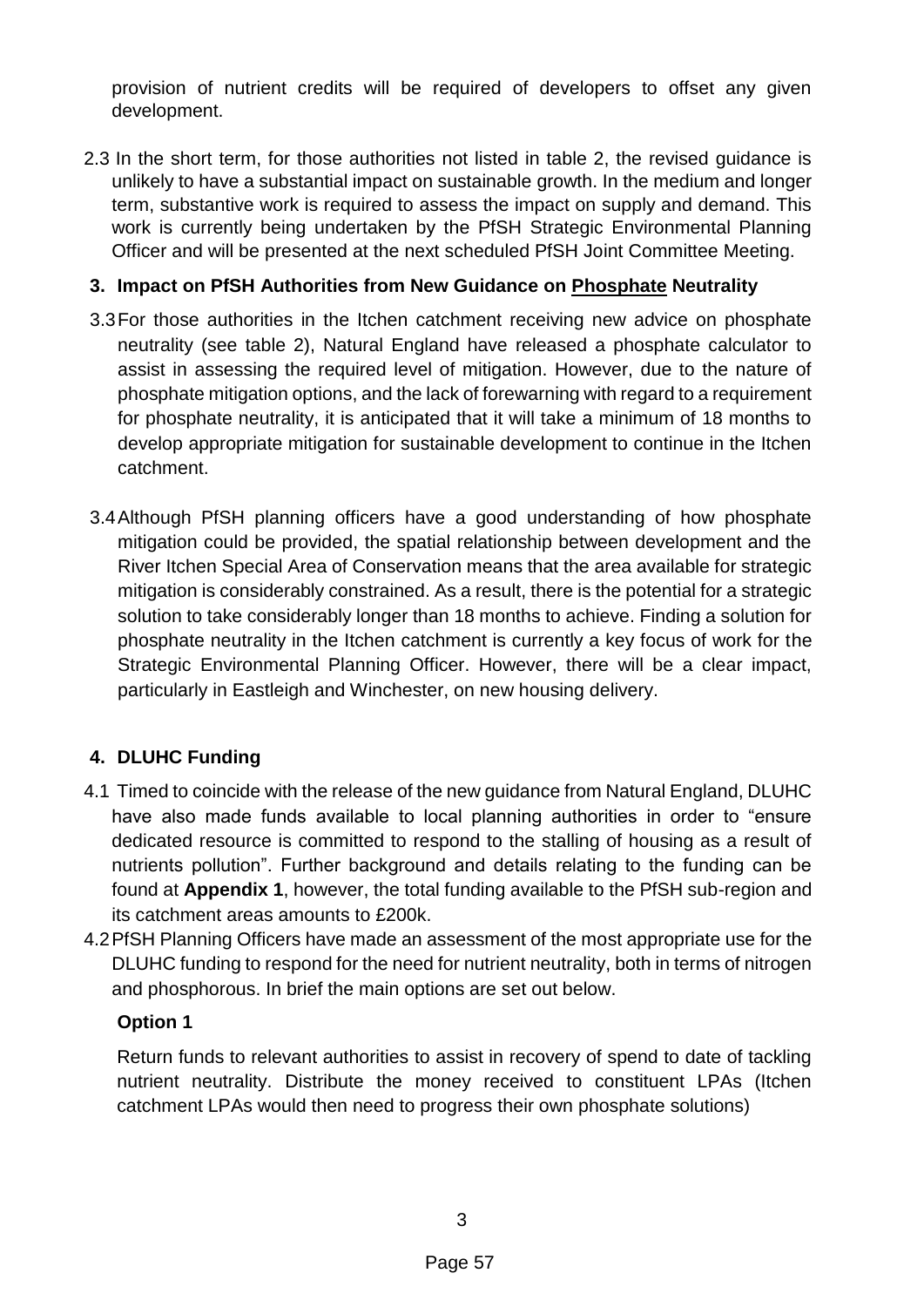# **Option 2**

Increase strategic environmental planning capacity (catchment based). Add staff capacity – separate officers for each nutrient catchment

# **Option 3**

Increase strategic environmental planning capacity (skills based). Add staff capacity – a team working to the SEPO, suggested to include a senior officer dedicated to the phosphate issue and a junior/GIS technician.

# **Option 4**

Nutrient capital pot for outsourced work. Use the funding for targeted consultancy projects to support SEPO.

- 4.3 In order to effectively manage the current strategic solutions to nutrient neutrality, and to support delivery of timely and effective solutions to phosphate neutrality, PfSH planning officers are proposing to Joint Committee that the funding be spent on a combination of additional staffing at a strategic level and targeted consultancy work (a combination of options 3 and 4).
- 4.4In-line with recommendation b of this report it is proposed that, subject to Joint Committee approval, an officer group determine the details of the additional staffing, and consultancy budget, with PfSH Planning Officers Group having the authority to agree the detail and recruit additional staff accordingly. This approach was endorsed by PfSH Chief Executive's at a recent meeting in June.
- 4.5All non-PfSH authorities contributing to the cost of the PfSH nutrient mitigation work, as well as Natural England and the Environment Agency, have been provided with an options paper (as outlined in paragraph 6.2) and recommendations on how these funds might be apportioned. The non-PfSH authorities were invited to sit on the proposed officer working group and have shown general support for the proposals with no objections raised.

# **5. Summary and next steps**

- 5.1Although the updated guidance on nitrogen mitigation has caused a number of issues, both for local planning authorities and mitigation providers, there are still schemes coming forward to provide nitrogen mitigation. It is anticipated that for the majority of authorities there will continue to be a supply of strategic nitrogen mitigation to support sustainable development.
- 5.2 Due to the significant impact of the new advice relating to phosphate neutrality the majority of current work being undertaken by the PfSH SEPO is to investigate and deliver solutions for phosphate neutrality. Using the DLUHC money to, at least in part, recruit a dedicated officer to consider the phosphate mitigation issue will be of great benefit to those impacted authorities.
- 5.3 In addition to work on phosphate solutions, a review of supply and demand for both nitrogen and phosphorus mitigation across the sub-region will be prepared in the context of the new guidance.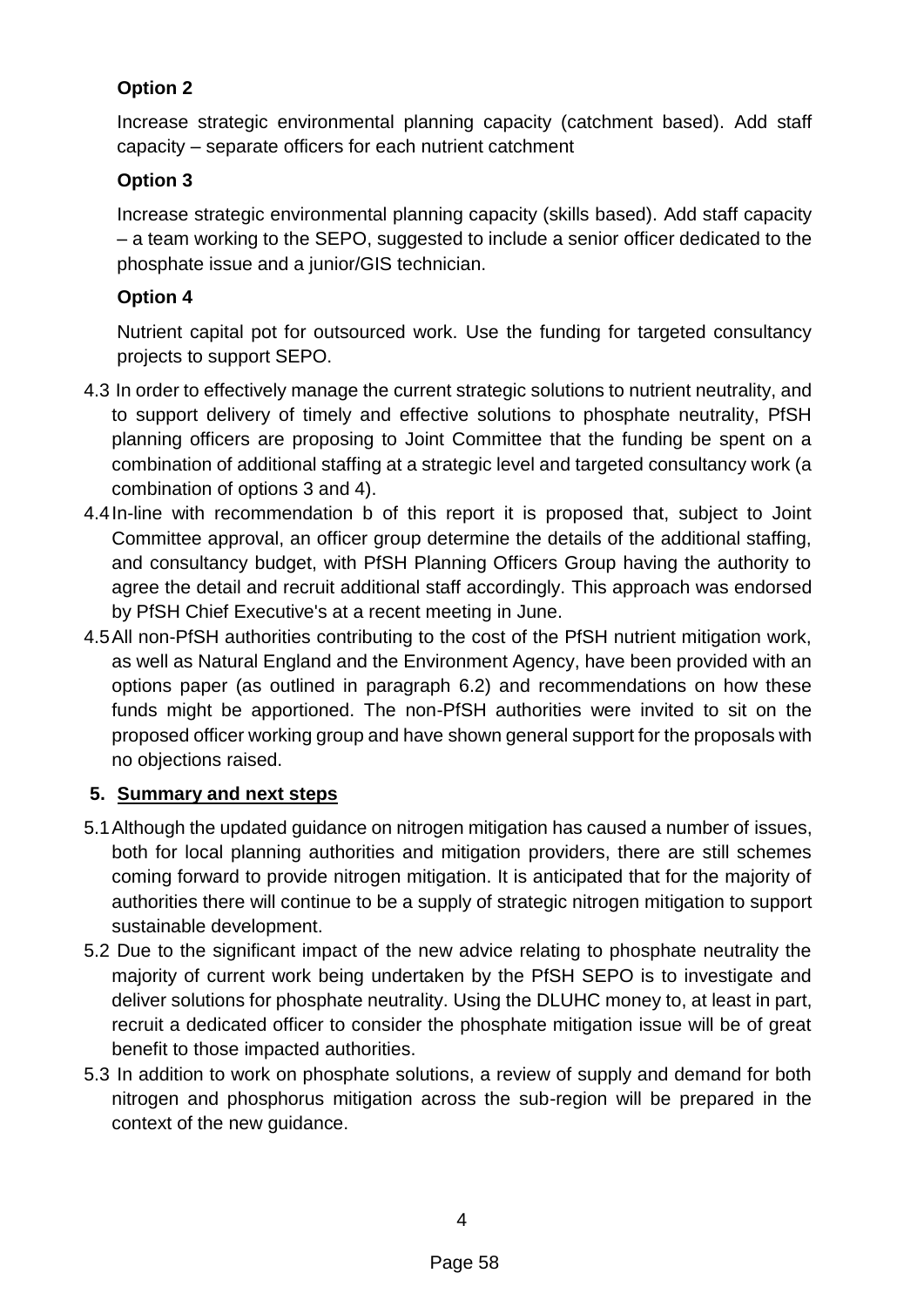### **Recommendation**

It is RECOMMENDED that the Overview and Scrutiny Committee:-

- a) NOTE the contents of the update on nutrient neutrality;
- b) NOTE that Joint Committee will be asked to:
	- i. NOTE the contents of the report and provide any comments
	- ii. AGREE that the available nutrient funding received from the Department of Levelling Up Housing and Communities (DLUHC) will be spent on additional nutrient mitigation staffing capacity, with some funds set aside for required consultancy work, and
	- iii. AGREE that subject to Joint Committee agreement of recommendation b, that the PfSH Planning Officers Group should have the authority to manage the details relating to the recruitment of further staff as appropriate; and
- c) consider any comments to be passed to the Joint Committee for consideration

Enquiries:

For further information on this report please contact:-

Simon Kennedy, PfSH Strategic Environmental Planning Officer T: 01329 824522

E: [skennedy@fareham.gov.uk](mailto:skennedy@fareham.gov.uk)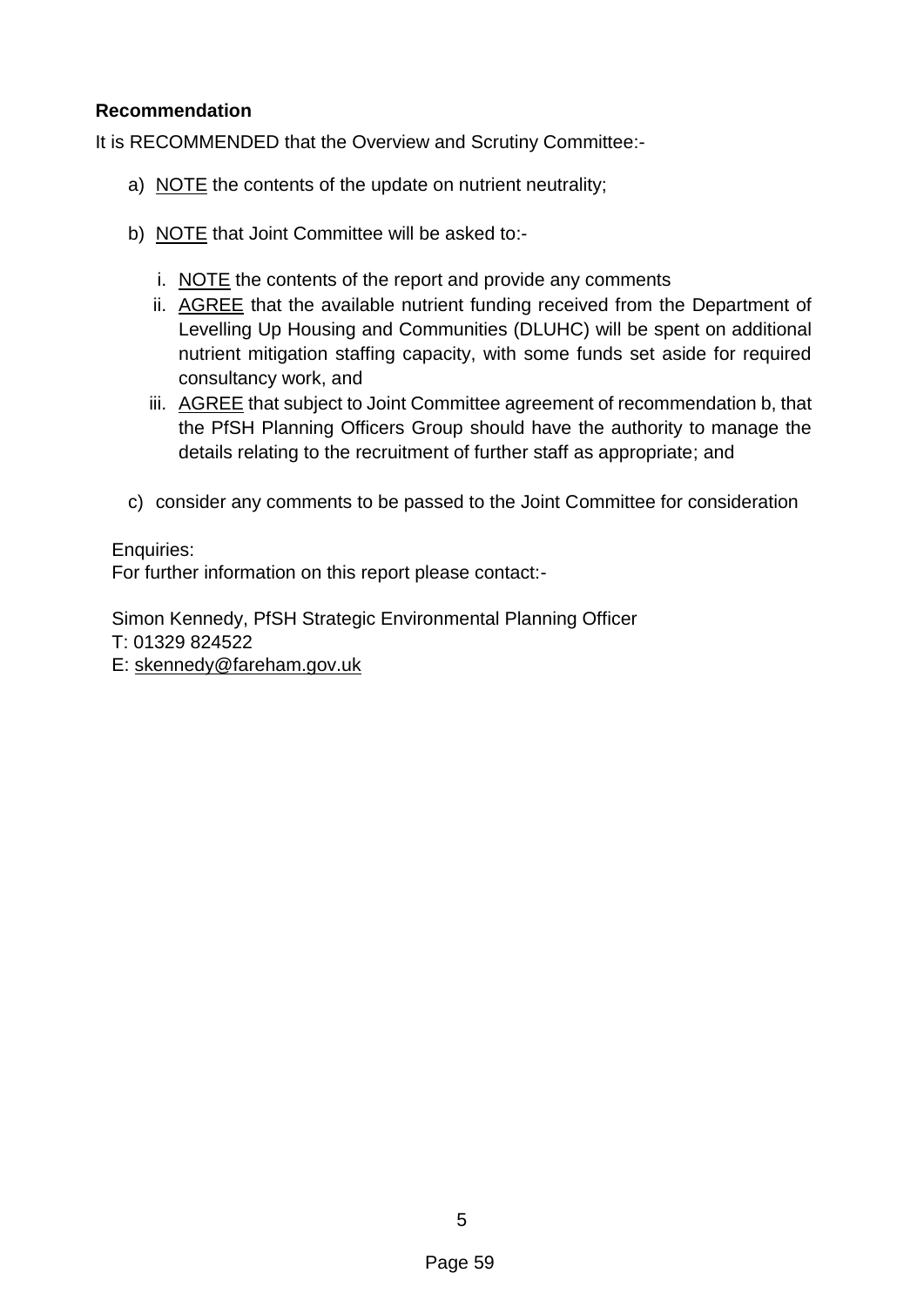## **DLUHC funding to support the LPA response to requirements for nutrient neutrality**

On 15 March 2022 the Planning Advisory Service (PAS) approached the PfSH Strategic Environmental Planning Officer (SEPO) to advise that DLUHC had funding available to local planning authorities (LPAs). The funding is for those authorities that have existing advice from Natural England regarding a need for nutrient neutrality. The funding amounted to £100,000 to be shared amongst LPAs in the wider Solent catchment. To receive the funding, LPAs in the wider Solent catchment were required to agree a lead authority to receive the funds, the lead authority was also required to sign a memorandum of understanding regarding how the funds would be spent and the reporting requirements attached to the funds. This had to be agreed by LPAs within 7 days to be able to obtain the funding.

During the application process for the funds the SEPO pointed out to PAS that the area defined by DLUHC for the Solent catchment was considerably larger and more complex than other catchments nationally that had also received an offer for £100,000. It was also made clear to DLUHC that we are also in receipt of new advice for phosphates specifically related to the Itchen river catchment. Although DLUHC had indicated that funds would be made available for LPAs impacted by new advice on nutrients next year, there was a clear desire to receive funds earlier to help respond to this new advice.

Ultimately, and due to the hard work and co-operative working between all impacted LPAs, Fareham Borough Council was agreed as the lead authority and has now received two separate payments from DLUHC of £100,000 each at a total of £200,000. The first £100,000 is for the wider Solent catchment authorities as identified in table 1. The second £100,000 is specifically for those authorities impacted by phosphate neutrality in the Itchen as identified in table 2.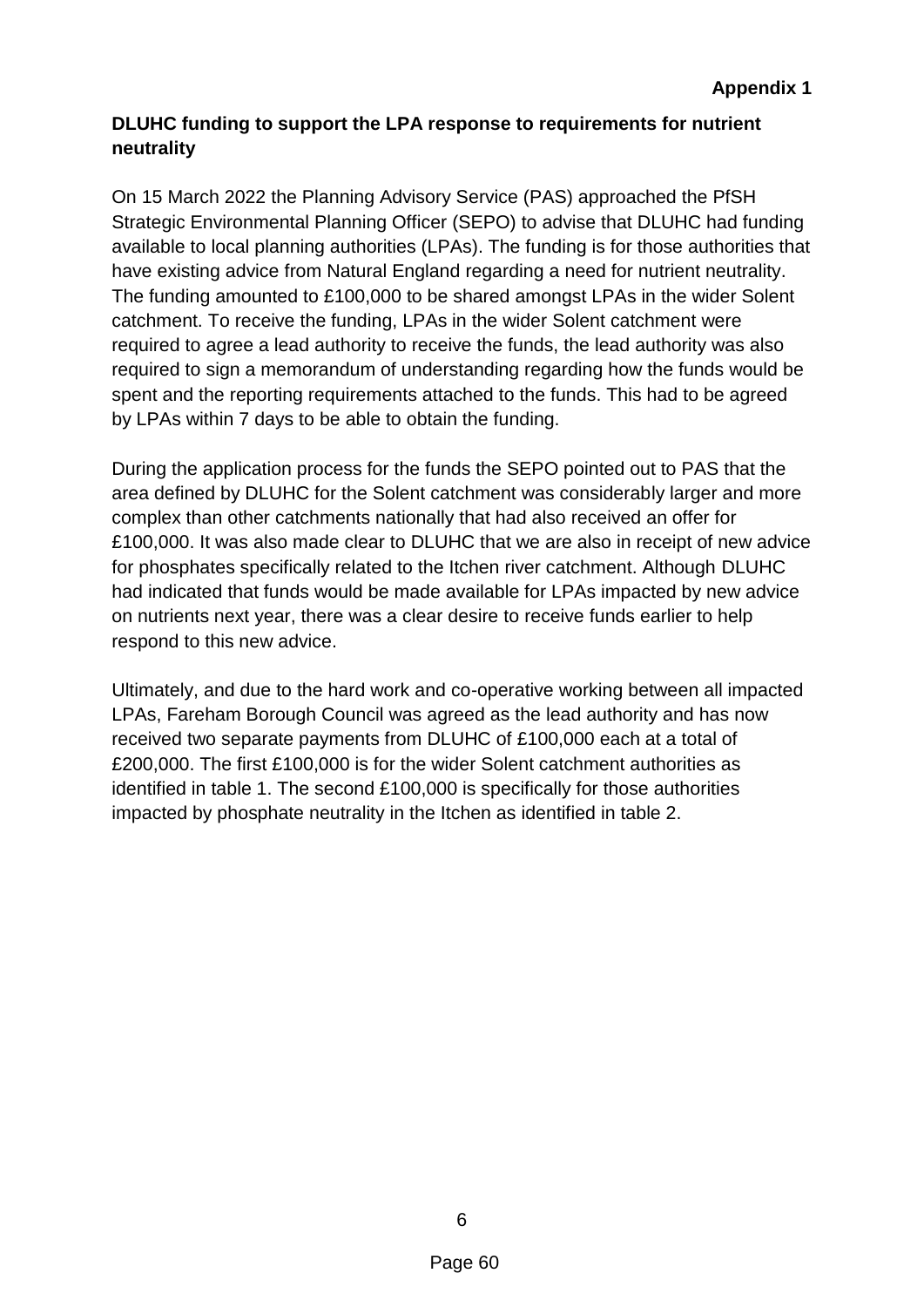### Table 1

Wider Solent Catchment - Authorities identified as beneficiaries of funding (£100k)

| <b>PfSH Authorities</b> | <b>Non PfSH authorities</b><br>funding the SEPO | <b>Non PfSH authorities</b><br>funding their own work |
|-------------------------|-------------------------------------------------|-------------------------------------------------------|
|                         | work                                            |                                                       |
|                         | <b>South Downs National</b>                     |                                                       |
| <b>East Hampshire</b>   | <b>Park</b>                                     | <b>Wiltshire County Council</b>                       |
|                         | <b>Chichester District</b>                      |                                                       |
| <b>Havant</b>           | <b>Council</b>                                  | <b>Isle of White Council</b>                          |
| Portsmouth              | <b>Basingstoke and Deane</b>                    |                                                       |
| Gosport                 |                                                 |                                                       |
| Fareham                 |                                                 |                                                       |
| <b>Eastleigh</b>        |                                                 |                                                       |
| <b>Winchester</b>       |                                                 |                                                       |
| Southampton             |                                                 |                                                       |
| <b>Test Valley</b>      |                                                 |                                                       |
| New Forest DC           |                                                 |                                                       |
| New Forest NP           |                                                 |                                                       |

# Table 2

Itchen river catchment - Authorities identified as beneficiaries of funding (£100k)

| <b>PfSH Authorities</b> | Non PfSH authorities funding the        |  |
|-------------------------|-----------------------------------------|--|
|                         | <b>SEPO work</b>                        |  |
| <b>Winchester</b>       | <b>South Downs National Park (part)</b> |  |
| Eastleigh               | <b>Basingstoke and Deane (part)</b>     |  |
| <b>Test Valley</b>      |                                         |  |

# **Funding details, timescales and requirements**

On 16 March LPAs received a letter from the Chief Planning Officer in DLUHC. The letter stated that:

"Every catchment is different, and local authorities will be best placed to make decisions on how to support strategic management and mitigation plans in their areas. For this reason, national policy interventions must be supplemented by local action to work in collaboration with Natural England and the Environment Agency. This action would enable the nuances of nutrient pollution in specific catchments to be understood, the required strategies for restoring habitats sites to be formulated, and for mitigation solutions to be identified."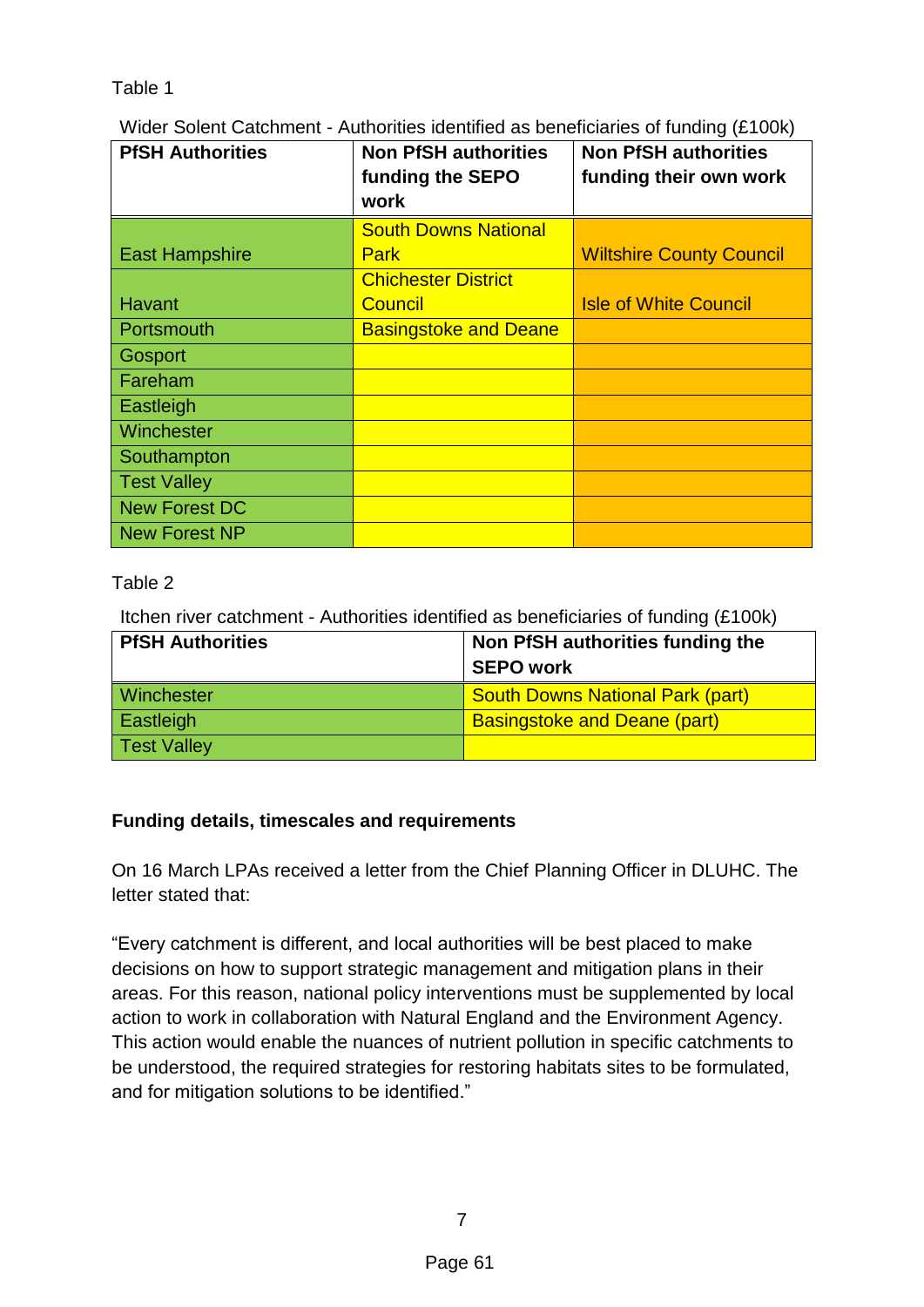Additionally the letter stated:

"…..the department will provide a nutrient support fund, with £100,000 available for each Habitats Site catchment. This will enable affected areas to hire catchment nutrients officers to respond to the challenges of nutrient pollution in a partnership approach."

When applying to DLUHC for the funding the lead authority was required to sign a memorandum of understanding (MOU) with regard to the timescales and requirements associated with receiving the funds. The memorandum of understanding is provided in full on the following pages. However, a summary of the key points are as follows:

- The MOU is not a legally enforceable agreement
- The MOU related to funding from the Nutrients Fund for the period until 31 March 2023. All funding to be committed as spend on activities by 5 April 2022.
- The funding is intended to ensure dedicated resource is committed to respond to the stalling of housing as a result of nutrients pollution. This can be through the hiring of an additional dedicated member of staff or through identifying dedicated resource from within existing teams.
- The funding should be used to Identify where there are potential nutrient mitigation solutions within the catchment, and produce an action plan that sets out how these solutions will be implemented.
- Quarterly progress reports are required on or before the following dates; June 31st 2022, September 30th 2022, December 31st 2022 and March 31st 2023

Although the SEPO has chased DLUHC regarding a MOU for the Itchen funding, this has yet to be provided. However, it is assumed the requirements will be similar to the MOU for the wider Solent.

**FNDS**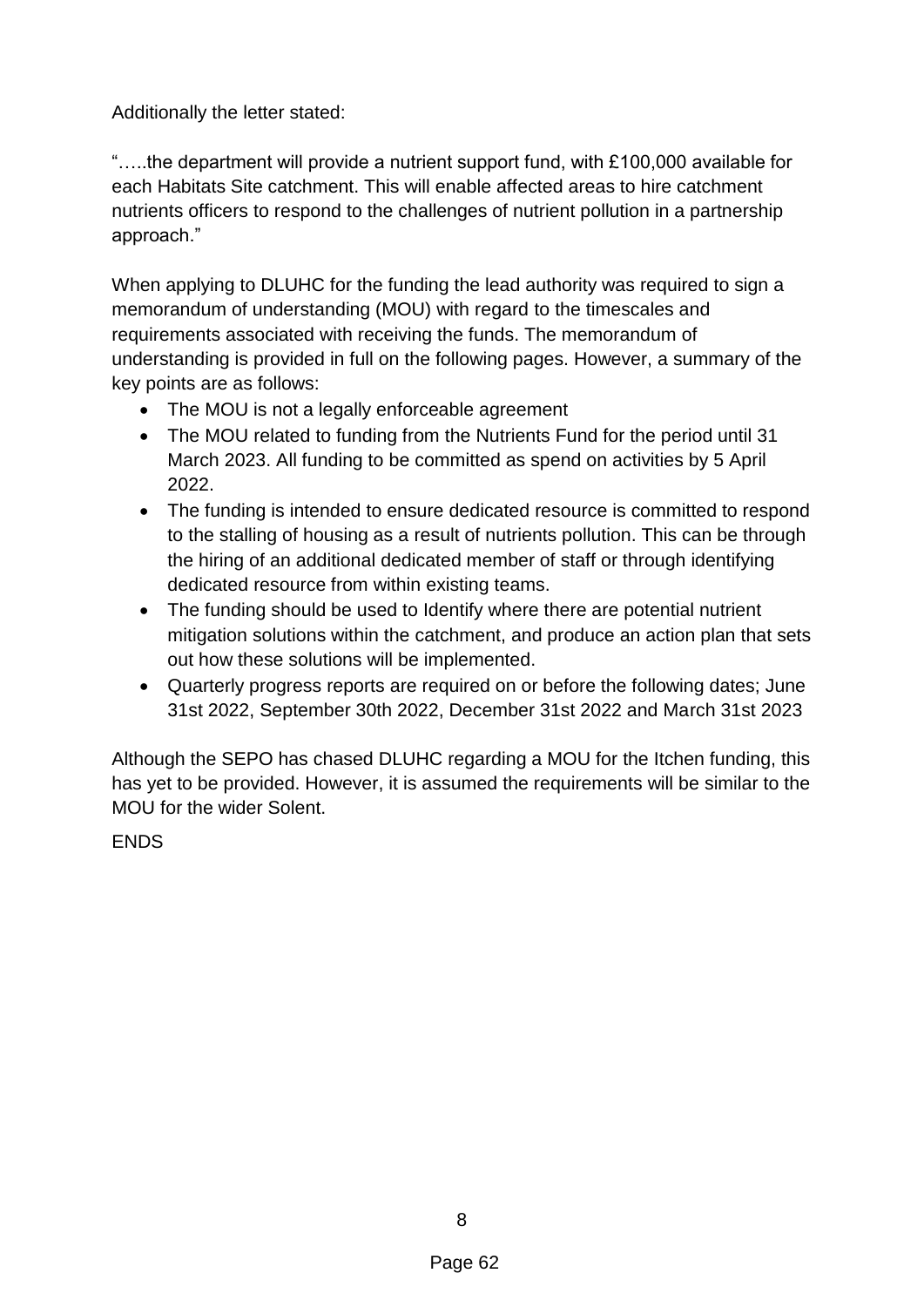Nutrient Pollution Mitigation Funding Memorandum of Understanding

### **Purpose**

- 1. This Memorandum of Understanding (MOU) is entered into between The Department for Levelling Up, Housing and Communities (DLUHC) and Fareham Borough Council (the Council) as a Local Planning Authority affected by Natural England's (NE) nutrient neutrality advice in the Solent catchment. The MOU provides a framework for Fareham Borough Council and DLUHC to collaborate on the Nutrients Fund and sets out the expectations of all parties.
- 2. While this is not a legally enforceable agreement, this MOU sets out:
	- Funding arrangements for DLUHC to fund the listed council to deliver the agreed activity and outcomes and
	- The agreed principles for monitoring and evaluating the delivery and outcomes of the project, including the respective responsibilities of the councils and DLUHC.

### **Duration**

3. The MOU related to funding from the Nutrients Fund for the period until 31 March 2023. All funding to be committed as spend on activities by 5 April 2022.

### **DLUHC will be expected to:**

- 4. Provide £100,000 funding to the listed council via a Section 31 grant, in the expectation that the funding will be used to identify solutions for housing development under nutrient neutrality advice. Payment will be made as one payment in April 2022.
- 5. Maintain a relationship as grant funder and will;
	- Monitor progress on the delivery of the agreed outputs and outcomes,
	- Provide steer to grant-holding LPAs on potential nutrient neutrality solutions, through workshops provided by the Planning Advisory Service,
	- Work with grant-holding LPAs to facilitate sharing of good practice and collaborative problem solving, through the Planning Advisory Service Nutrients Advisors.

### **Fareham Borough Council will be expected to:**

- 6. Ensure dedicated resource is committed to respond to the stalling of housing as a result of nutrients pollution. This can be through the hiring of an additional dedicated member of staff or through identifying dedicated resource from within existing teams.
- 7. Identify where there are potential nutrient mitigation solutions within the catchment, and produce an action plan that sets out how these solutions will be implemented.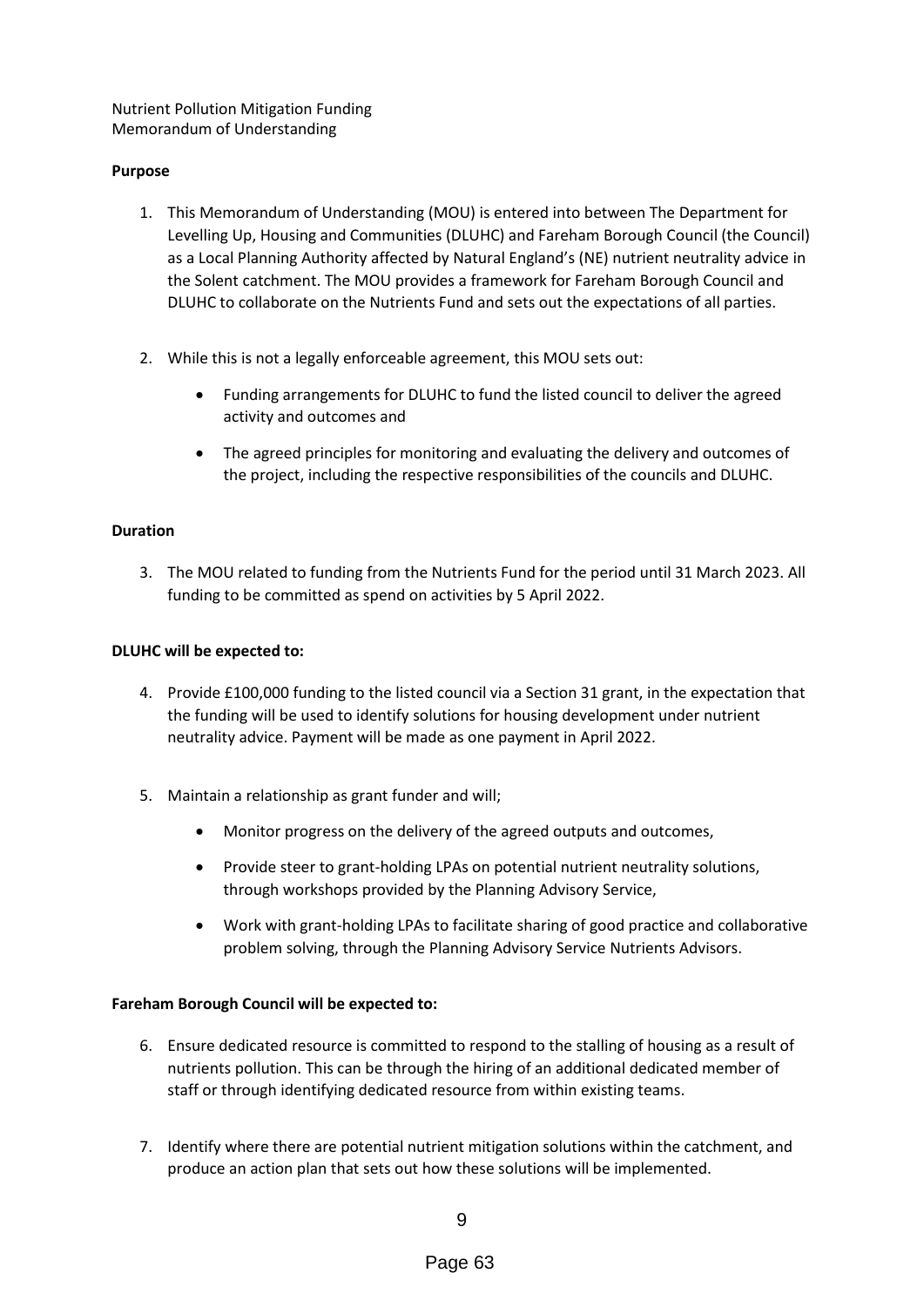8. Work collaboratively with DLUHC to evaluate the programme, in the form of quarterly reports.

#### **Aims**

- 9. The work funded by this project will aim to respond to and remedy the stalling of housing due to nutrients pollution. This will vary between catchments but may include;
	- Understanding the sources of pollution in the catchment,
	- Identifying the most appropriate type of mitigation for the catchment,
	- Determining possible locations for these mitigation projects.
- 10. These actions can then be brought together in a strategic plan for the catchment, setting out a clear plan for progressing development in the catchment.

#### **Monitoring and Evaluation**

- 11. DLUHC will provide a template for project reports. Grant-holding LPAs will be expected to provide written reports detailing if a nutrients officer has been hired, what mitigation solutions have been identified and if there has been any increase in planning applications approved as a result of this work.
- 12. Quarterly progress reports should be provided on or before the following dates; June  $31<sup>st</sup>$ 2022, September 30<sup>th</sup> 2022, December 31<sup>st</sup> 2022 and March 31<sup>st</sup> 2023.

### **Data Protection**

13. Fareham Borough Council will be responsible for ensuring requirements under the General Data Protection Regulation and Data Protection Act 2018.

#### **Procurement**

14. Fareham Borough Council will be responsible for ensuring that any third-party partnership arrangements or procurement activities related to delivering projects for this programme comply with Procurement Law and the Council's own procurement procedures.

"Procurement Law" includes, but is not restricted to, the Public Contracts Regulations 2015 (SI No 102/2015), as amended, and the Utilities Contracts Regulations 2006 (SI No 6/2006) as amended.

#### **Due Diligence**